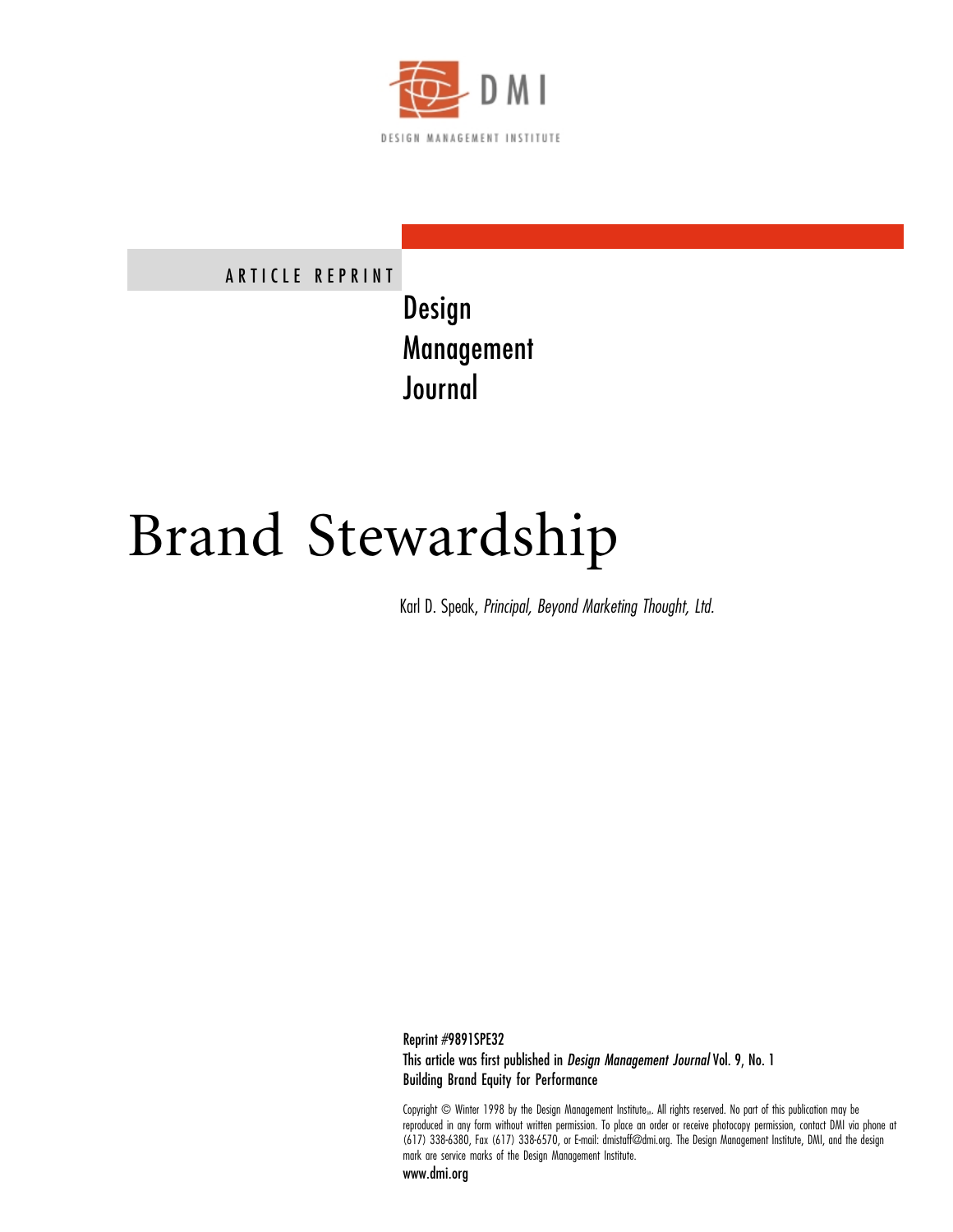#### STRATEGY . . . . . . . . . . . . . . . . . . . .

# BRAND STEWARDSHIP

RA surround it. Translating this principle into an action plan, Karl Speak discusses what design managers can do to leverage their brand assets. He reviews key elements of brand definition and proposes an agenda for establishing a credible stewardship process. Fundamental to this stewardship is a clear understanding of the brand and the beliefs and consumer relationships that commitment, they are carefully developed and nurtured. RANDS BECOME SUCCESSFUL because, as a long-term

### *by Karl D. Speak*

The necessity to build brand loyalty has rapidly become part of today's routine business conversation, and for good reason. Organizations across all categories are placing much more emphasis on the use of brands in their business strategies; even governmental agencies now talk of themselves as brands. The increased popularity of this strategy seems to be driven, in part, by a desire to emulate the successes of *nouveau riche* companies like Nike and 3M. It's popular to be a brand.

Interest in brand building is also being driven by the changes taking place in the global business structure. Acquisition, divestiture, deregulation, and global consolidation now appear to be the norm, not the exception, and all this restructuring means changing marketplace relationships. Brands can be defined as unique, proprietary marketplace relationships that provide long-term strategic value to the organization. These branded relationships are the core of the intangible assets of the new economy.

Even so, this sudden interest in brands is old news for many companies.



PRINCIPAL AND FOUNDER OF BEYOND MARKETING THOUGHT, IS AN EXECUTIVE CONSULT-ANT SPECIALIZING IN BRAND MANAGEMENT ISSUES. SPEAK HAS IMPLEMENTED HIS **CONTEMPORARY** APPROACH TO BRAND MANAGEMENT WITH A WIDE RANGE OF CORPORATE CLIENTS, SUCH AS ALLINA HEALTH SYSTEM, UNITED HEALTH-CARE, HONEVWELL AMERICAN AIRLINES, FEDERAL EXPRESS,

AND OTHERS.

Coke, Tide, Nike, Cheerios, Fluke, Carhart, Dana, and Boeing are all examples of organizations and products that have benefited from distinctive brand relationships. The conversation in their executive suites is not about brand building as a newfound strategy; it's about how to maintain a successful marketplace relationship in a rapidly changing world.

For newly created brands, the challenge is to move beyond the new brand identity to a process that supports long-term brand building. Organizations with established brand equity have a different challenge: striking a healthy balance between meeting short-term business objectives and nurturing the long-term growth of the brand assets. In either case, the task is to develop and nurture a process that integrates brand building into the fabric of the organization.

The new-found charm of brands is good news for those individuals who have held the informal position of "brand steward"—the folks in corporate communications departments, the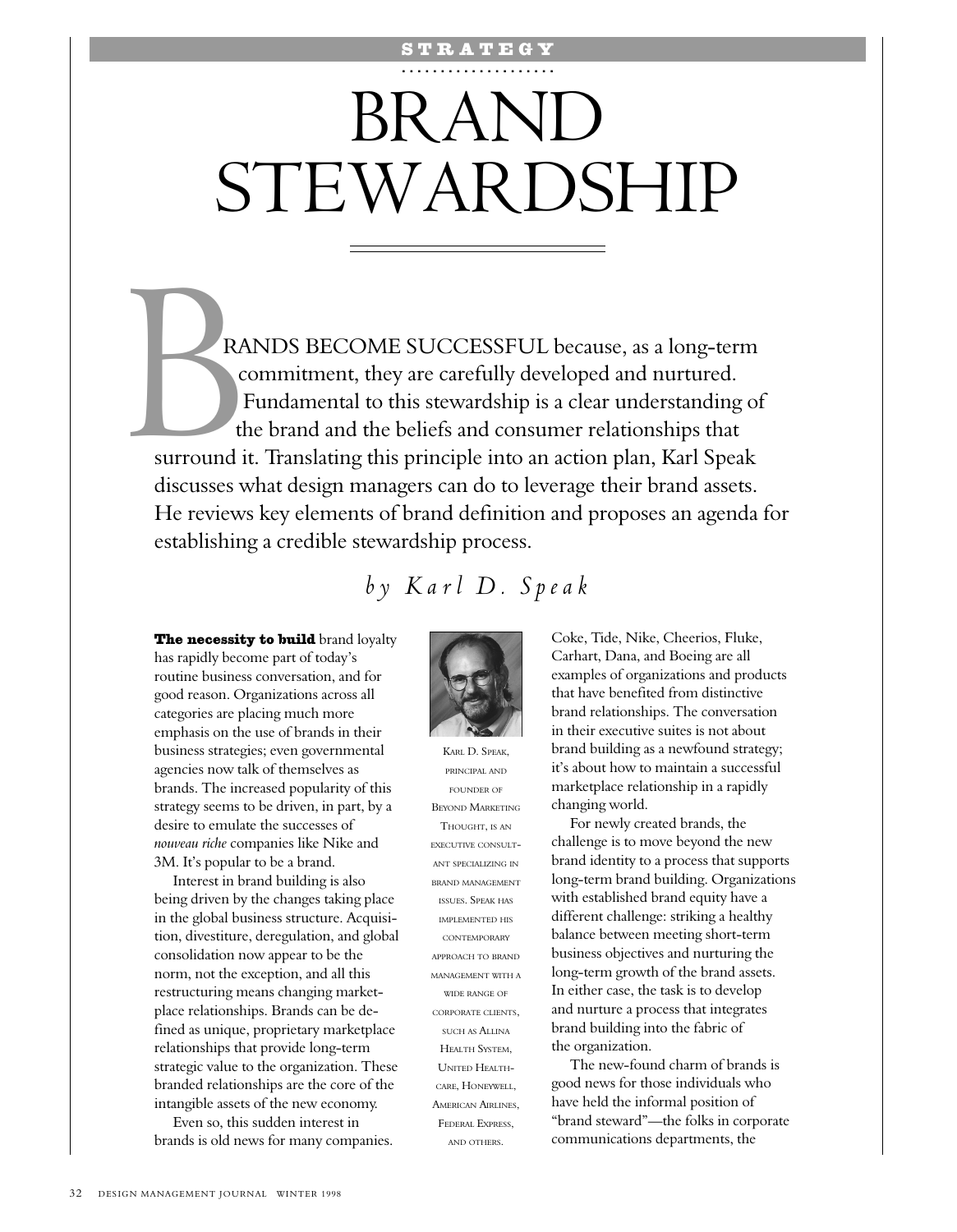corporate identity professionals who have had the frustrating job of preaching to the uninterested. That lone voice in the woods now has a chance to be heard. Organizations need leadership in moving from short-term brand management to the longer view of *brand stewardship.*

#### **What Is Brand Stewardship?**

Great brands, and brand loyalty, are the result of organizations acting as stewards of the brand relationship.

While stewardship is most strongly associated with a devotion to the higher callings of God or country, the basic concept is critically important to the success of business and organizations today. Organizations that want to thrive in today's marketplace must concern themselves with the higher values that support the brand's promise and preserve its distinctive relationship with its markets.

The best application of stewardship principles in the business world comes from Peter Block's work in organizational development. Block defines stewardship as "the willingness to be accountable for the well-being of the larger organization by operating in service, rather than in control, of those around us."<sup>1</sup> Block goes on to describe the core ethos of stewardship as choosing service over self-interest.

Businesses and other organizations that want to maintain strong, positive relationships with their targeted constituencies must continually protect, safeguard, and build the value of their brand equities. Put another way, organizations are responsible for ensuring that their brands stand for value, service, quality, and other attributes that matter most—over the long term— to the people they serve.

Stewardship, in this context, clearly applies to the concept of brand building. Stated simply: Brand stewardship is the leadership of and accountability for the long-term well-being of the organization's brand equities. It mediates the natural tension between the use of brand assets to contribute to the organization's ongoing operating results and the long-term preservation of the brand's equity that supports future business growth.

At the core of brand stewardship is a clear understanding of brands and the beliefs they are built upon. A brand is a promise and a relationship that goes far beyond the purchasing decision or the delivery of product satisfaction; it includes an emotional payoff, a sense of security, pride, and, in some cases, self-definition. Brands that are built on a belief system support their own promises and create value for the targeted consumer. Great brands understand and own the responsibility they have to their consumers and are rewarded with loyalty in return. Brand stewardship, therefore, involves a

long-term approach to maintaining the brand promise and brand relationships—concepts we'll explain shortly—that create and sustain brand equity. This, in turn, requires an ability to operate without self-interest and with an understanding that the brand is bigger than any brand manager, at any given time.

There are three basic reasons why brand stewardship is so important today. First, the growing popularity of decentralized organizations has minimized most central control or influence over the use of corporate assets such as brand equity. This means brands are frequently left to drift. Second,

the intense pressure to produce short-term financial results has clearly shifted the brand management focus to harvesting brand equity, not rebuilding it. Most companies do not recognize the damage done to their brands caused by failure to reinvest resources in maintaining or strengthening them. Finally, there is the "revolving door" rationale for focusing on

Great brands *understand and own the responsibility they have to their consumers and are rewarded with loyalty in return*

brand stewardship. The high industry turnover rate among brand and product managers results in a lack of continuity in managing the brand. This continual changing of the guard means that there is often no consistent, long-term strategy for maintaining brand equity. Hence the need for brand stewardship.

It is my belief that brand stewardship is best supported by a holistic brand management process that employs a disciplined approach to preserving and growing an organization's brands.

#### **Initiating the Brand Stewardship Process**

Integrating the brand stewardship discipline into the organization is challenging and takes time. The brand stewardship discipline challenges the organization to do business differently. It means a commitment to

- Engage the executive leadership in articulating a vision and a point of view for key marketplace relationships.
- Imbue the entire marketing process with a consistent brand-building discipline.
- Engage the entire organization in reinforcing the brand's promise through every action taken by the organization—internally and externally.

Implementing any new discipline or process requires the development and acceptance of a common

**1.** Peter Block, *Stewardship.* San Francisco: Berrett-Koehler Publishers, 1993.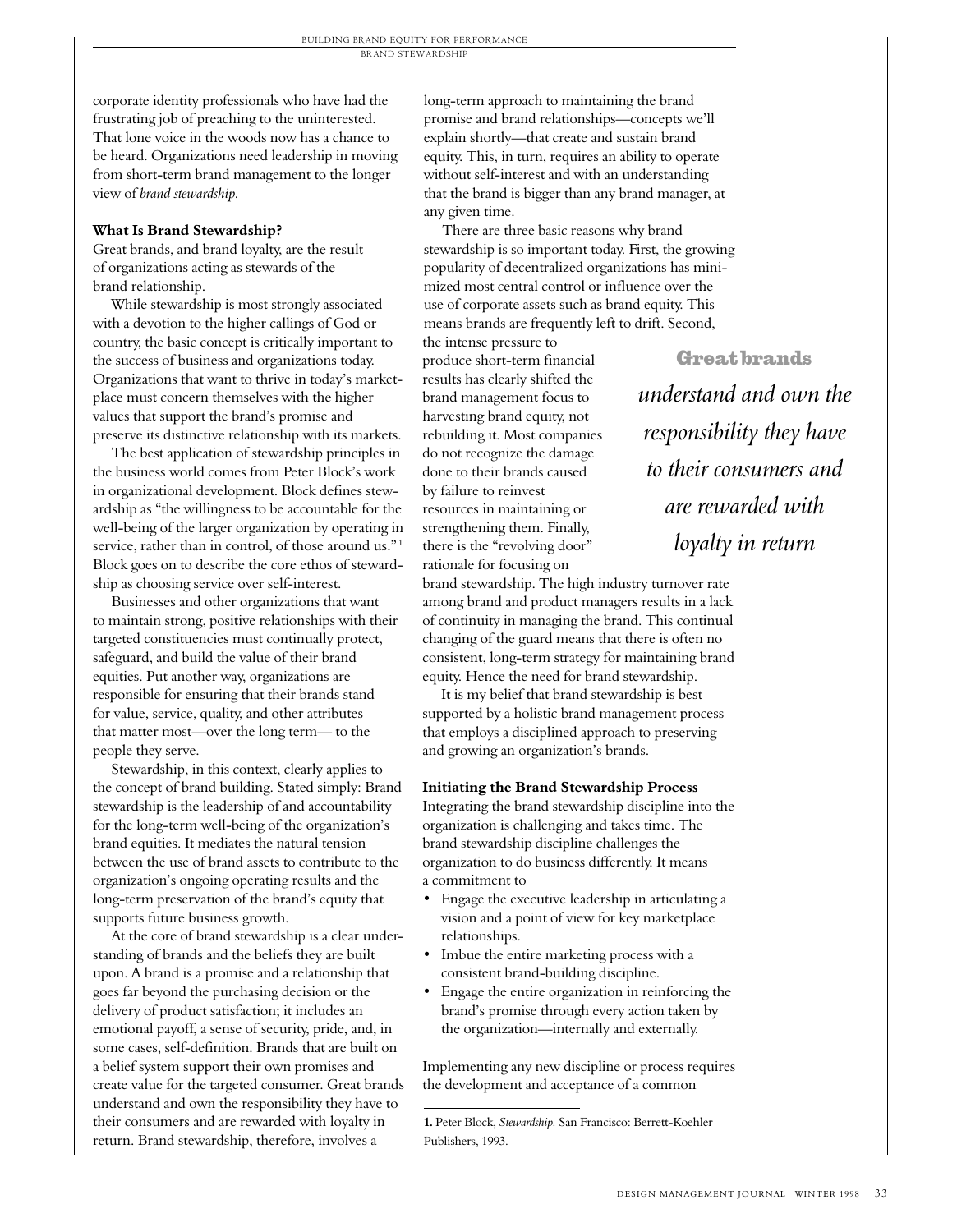BUILDING BRAND EQUITY FOR PERFORMANCE

BRAND STEWARDSHIP

language. An essential first step in the brand stewardship process, therefore, is to jump-start a dialogue on brands and brand building in the organization. The conversation should begin with the executive team, move to the marketing and communications functions, and, finally, seep into the grass roots. It takes a deliberate, concerted effort to get the brand conversation going, but it can be done.

#### **Create an Open Brand Architecture**

Brand management is not rocket science. For too long the process of building brands has been co-opted by a self-appointed group of brand experts made up of advertising executives and marketing consultants. Building branded customer relationships is not tied to any specific marketing tactic; brand management goes well beyond any brand communications program. In fact, brand management is the practical process of coordinating all the functions of the organization to produce a consistent brand experience. Brand equity is created when consumers actually experience—and prefer—the branded product or service.

Even though brand management is a rather straightforward discipline, it still needs to be understood to be practiced. The understanding must be

universal, practical, and actionable. Creating widespread awareness and knowledge of brand management is an important step in the brandstewardship process.

The computer industry has taught us that developing widely known and accepted definitions and standards—an "open architecture"—is an essential step to gaining acceptance of new technologies and ideas. Adopting an open architecture approach can also help organizations to more smoothly and effectively incorporate the brand stewardship discipline. It begins with an agreement to use a common language to talk about branding and to agree on a shared vision of brand management parameters. Creating an open brand architecture within an organization involves

- Understanding the organization's current viewpoint on marketplace relationships.
- Creating a common definition of the concept of branding.
- Clearly defining and communicating the brand's functional and emotional dimensions.

#### **Brand Orientation**

To successfully implement the brand stewardship process, it is vital to understand *brand orientation*—

#### **Brand Stewardship Needs a Brand Steward**

Who should be the brand steward in an organization? Ideally, it is the CEO or a senior executive with respect and clout in the organization. Most often, however, organizations don't designate an individual to serve as brand steward. The task is spread out among a number of people who are responsible for different pieces of the brand relationship. Sales executives are responsible for the revenue-producing portion of the brand relationship. Marketing executives are responsible for advertising, promotion, and product management aspects. Corporate communications has responsibility for identity and broader brand communications. Unfortunately, the interests of each of these groups are driven by short-term-oriented activities and motivated by different performance criteria.

Just because an organization doesn't have a recognized brand steward doesn't mean that there aren't brand "believers" walking around. Unfortunately, these believers do not have the clout and tools required to be brand stewards. The most ardent brand stewards often reside in corporate functions such as the corporate communications department. Not being a part of the operating unit or business line makes their job difficult. Corporate communicators, for example, lack the clout that comes from directly contributing to the top or bottom line. The only tools available to a self-appointed brand steward in corporate communications, therefore, are those of "influencing" and cajoling. These believers often feel they are a "lone voice in the woods."

What makes a good brand steward? Here are some attributes of an effective, successful brand steward:

*Brand stewards really "get it."* They understand and believe in the concept of brand stewardship. It's also important that they clearly understand the brand management discipline.

*They are brand-proud*. Their pride is usually based on their belief in the brand's promise and on a conviction that they share some of the brand's own values. Moreover, they keep track of and add to the brand's mythology—stories that demonstrate and emphasize the brand's belief system. These stories dramatize the ethos of the brand by making heroes of individuals who dramatically demonstrate their understanding of and commitment to brand values in real-world situations.

*They are respected*. To be an effective brand steward, an individual must be highly respected in his or her organization. The necessary respect is generated by the steward's professional reputation and a track record that includes earning his/her stripes in a functional area that is prized by the organization's senior management team.

*They are "method actors."* Brand stewards become leaders by walking the talk. They do this by being in "brand character" all the time. As with any good method actor, the outside world finds it hard to distinguish the actor from the character.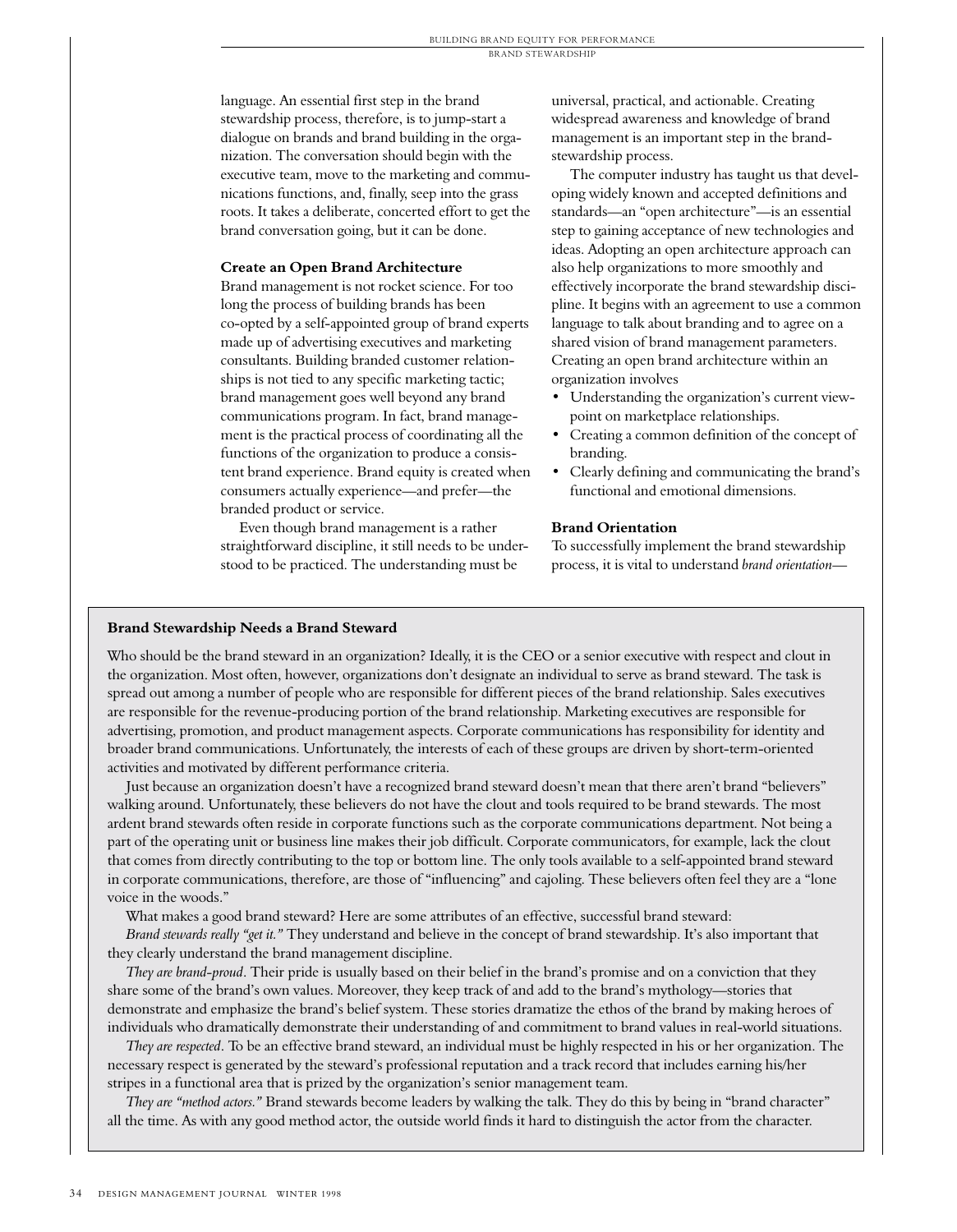#### the organization's point of view on marketplace relationships. Every organization has an attitude stated or unstated—toward how it should use its resources to build marketplace relationships. This *brand orientation* has a major impact on how the company embraces and uses brand management. Rather than struggle with an organization that "doesn't get it," the brand stewardship team or champion would do well to consider the organization's attitude toward marketplace relationships. Brand orientation will give the brand steward insight and perspective on the level of effort necessary to implement stewardship.

Figure 1 depicts an organization's brand orientation by analyzing two fundamentally different marketing perspectives that I'll call *functional relationships* and *customer relationships*. It is possible to discover an organization's brand orientation by placing it into one of four categories defined by these marketing perspectives. The organization's perspective on either functional or customer relationships—ultimately, its brand orientation—has a significant impact on its marketing behaviors, investments, and priorities.

The chart's vertical axis is a spectrum that plots an organization's *functional relationship* with its marketplace. *Functional relationship* describes how an organization defines and communicates its competency to the marketplace. Organizations define their functional relationships with their markets based on either a *product relationship* or a *behavior/solution relationship*. Companies favoring a product relationship believe they will maintain competitive advantage by continually delivering a superior product that satisfies a particular need. At the other end of the spectrum, we find firms that base their functional relationships on satisfying a broader-based customer need. They do this by satisfying a broader set of customer needs that are defined by a behavior for example, "athletic performance" shoes as opposed to "running shoes"—a complete, rather than a partial, solution.

The other perspective described by this model is the *customer relationship*. This spectrum differentiates organizations based on whether they cater more to the needs of their trade customers—the vendors who sell their products—or to the needs of their end users. In marketing jargon, organizations that favor their trade customers put more emphasis on the "push" side of the marketing lever. Those at the other end of the spectrum believe they will have greater advantage with "pull" marketing strategies.

#### **The Four Marketing Orientations**

The *sales-driven* organization depicted in quadrant A of figure 1 believes in the superiority of its product and believes in building brand equity primarily



with its trade customers, mostly through sales activities and one-on-one relationships. Many organizations have this orientation: 3M Company is a good example.

The *product/technology-driven* organization depicted in quadrant B relies on these abilities to create and sustain superior relationships with its end users. Its brand orientation is based on a belief that its superior technology is so valued by consumers that it can pull, or dictate terms to, its trade customers. Organizations with this type of brand orientation believe that their technical competence is their loudest brand voice and place less emphasis on other dimensions of the brand relationship. Microsoft is a good example of a product/ technology-driven company.

The *opportunistically driven* brand orientation appears in quadrant C, the lower-left side of the graph. These organizations believe that their competitive advantage derives from being particularly responsive to the needs of their trade channels. Hence, they place a lot of stock in marketplace relationships with trade customers. Generally, these organizations build their initial brand equity with a sales-driven orientation and then use the success of a particular product to cement that relationship. Such companies usually follow this success by expanding their product set based on the opportunities their trade channels dictate. They are consequently vulnerable to distressing their brand equity by extending their brand recklessly in reaction to the wishes of their trade customers. Certainly, companies with this orientation can be very successful, but they must pay extra attention to their brand management practices. Coleman, the outdoor-products company, is a typical example.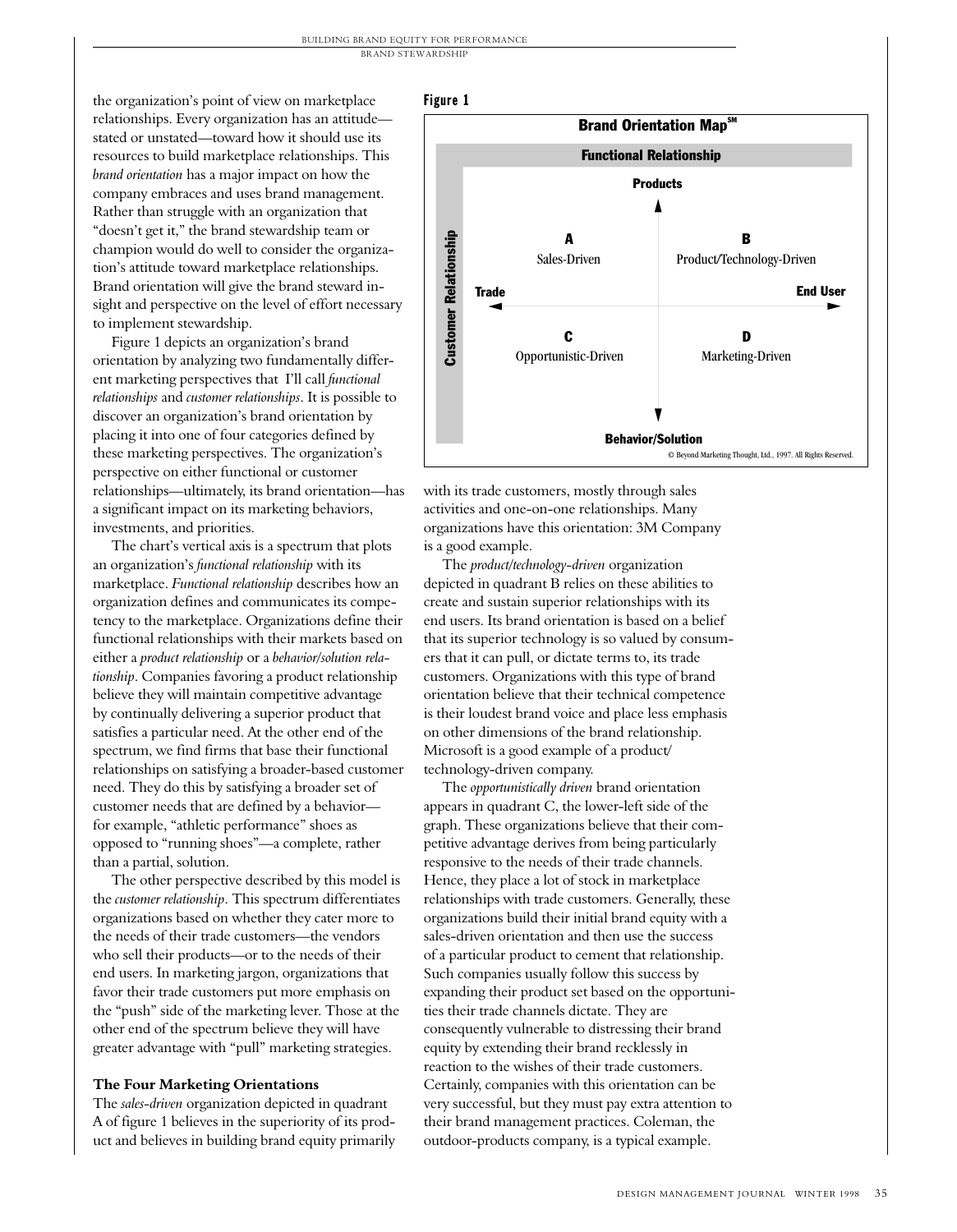Finally, we come to the *marketing-driven* orientation shown in quadrant D. Organizations that subscribe to this brand orientation exhibit a richer sense of brand equity due, in most cases, to competitive necessity. These companies believe in the value of a functional relationship that goes beyond a product or set of products. To maintain an enduring relationship with end users, they know their brand must relate to an important behavior or solution. Nike is a prime example of this type of company, although, interestingly enough, it began as a sales-driven company.

What's the best brand orientation? It depends on many factors. In reality, the challenge is to create movement across each axis and evolve brand relationships to support the growth of the organization. A brand stewardship discipline can be very important in facilitating the evolution of the organization's brand relationships.

#### **Creating a Common Definition of** *Brand*

Branding is a marketing concept used with almost reckless abandon. Reading through a stack of reference materials on the subject is a confusing experience to anyone unfamiliar with the subject. Yet to create the common language needed to improve brand management and integrate the brand stewardship discipline, we must have a workable, shared definition of branding.

#### Figure 2



Many models have been developed to define the concept of branding. Unfortunately, most of them have attempted to perpetuate the rocketscience perception referred to earlier. We need a definition that is simple to understand and use yet robust enough to support brand stewardship. It must also be useful in creating and promoting a common language around this discipline. Figure 2 offers our time-tested model, which defines a brand in terms of three basic characteristics.

In many cases, a brand is first described by its functional output: What does the brand do for me? This is a called a brand *competency*. Consumers generally define a brand's competency in straightforward, general terms. This brand perception then becomes the basis for determining the comparative set of brands in making purchase decisions.

The second perceived brand characteristic is known as the brand's *standards*. These attributes describe the distinctive characteristics that describe how a brand delivers its competency. Brand standards play an important role in creating brand preference in most product and service categories.

Brand *style* is also important, especially for a product or service category that is in a mature stage of its life cycle. Sometimes referred to as the brand's *personality*, this perception defines the distinctive attributes that become the basis for how the brand communicates with its constituents.

#### **A Brand Stewardship Framework**

For brand stewardship to take hold in an organization, there must be a solid framework to support it. This framework defines the key milestones that support long-term growth of brand equity. It can be expressed in the context of commonly accepted brand management techniques.

Unfortunately, most organizations don't execute each step on a regular basis as part of a robust brand management regimen. In general, we find that organizations execute these brand management techniques sporadically and often in a reactive manner, attempting to accomplish them in a compressed, unrealistic timeframe. Companies must engage in each of the following activities *proactively* to ensure the growth of their brands (figure 3).

*Branding Identity Strategy*. This is the process of aligning the company's business strategy with its branding identity system. Simply stated, the branding identity strategy creates a branding nomenclature (naming) system that optimizes and coordinates the company portfolio of brand names in line with its business strategy.

*Brand Strategy*. The focus of the brand strategy is to clearly articulate the dimensions of each brand identity—the basis for consistent, integrated communications. This part of the framework, known as *brand infrastructure,* is a critical part of the brand stewardship effort. For each brand, the brand infrastructure should clearly define the following (figure 4):

- Brand goal dimensions: a set of descriptors, using an accepted brand model (as in figure 2) that clearly defines the distinctive dimensions that give the brand its advantage.
- Brand character: a translation of the brand goal into descriptive imagery.
- Brand promise: a concise, inspiring statement that reflects the brand's core value proposition to its consumers. This is a statement for internal audiences; it becomes the mantra for "living the brand."
- Brand position: a unique, compelling statement that sums up the brand's ultimate market position, meeting all the standard positioning criteria.